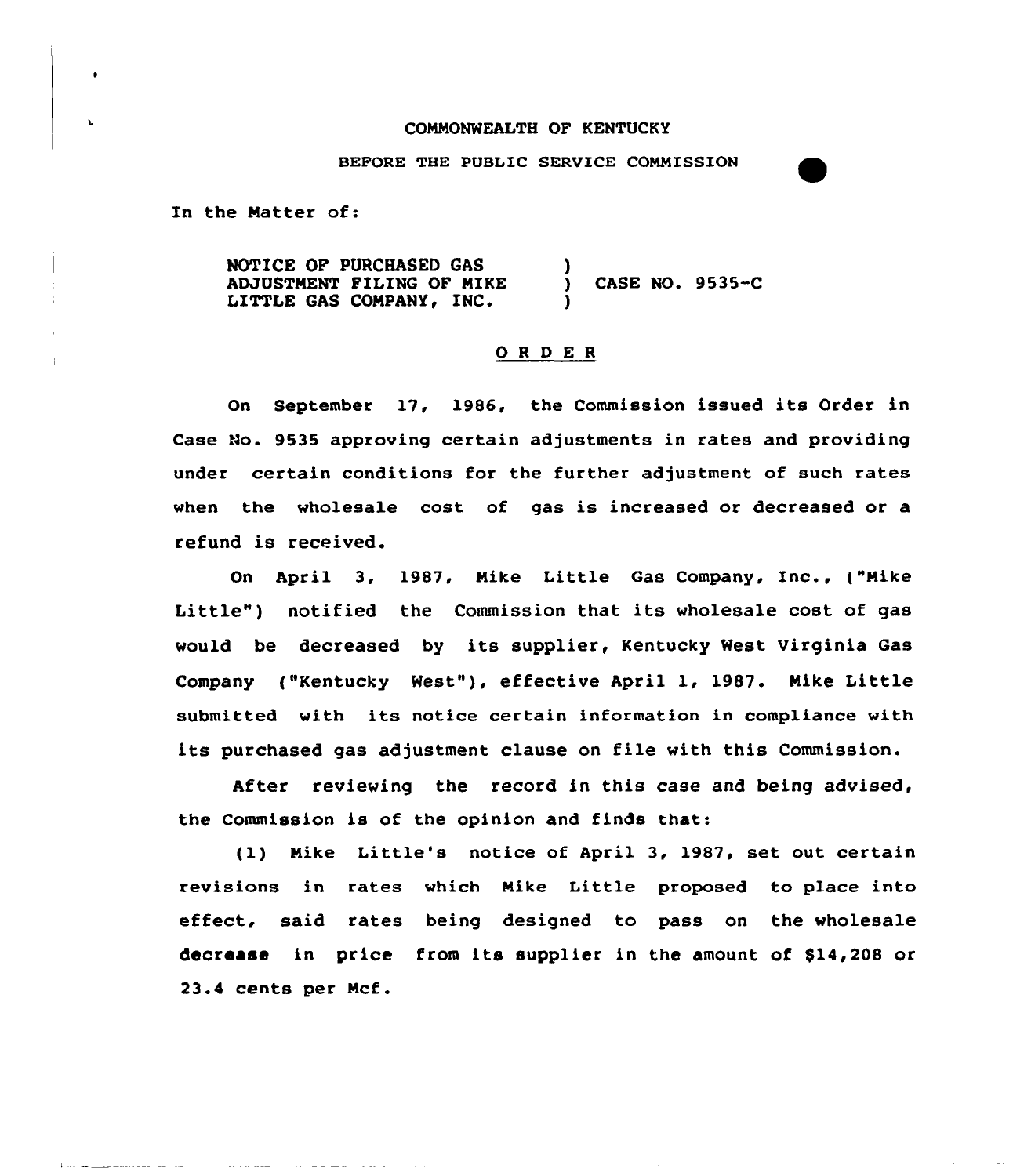(2) Kentucky Nest filed an application for decreased rates to become effective April 1, 19B7, with the Federal Energy Regulatory Commission.

(3) Mike Little's adjustment in rates under the purchased gas adjustment provisions approved by the Commission in its Order in Case No. 9535 dated September 17, 1986, is fair, just and reasonable and in the public interest and should be effective with gas supplied on and after April 1, 198?.

IT IS THEREFORE ORDERED that:

(1) The rates in the Appendix to this Order be and they hereby are authorized effective with gas supplied on and after April 1, 1987.

(2) within <sup>30</sup> days of the date of this order Nike Little shall file with this Commission its revised tariffs setting out the rates authorized herein.

Done at Frankfort, Kentucky, this 20th day of April, 1987.

PUBLIC SERVICE CONNISSION

D. Lleman **Chairma** Wice Chairman

ssioner

ATTEST i

 $\bullet$ 

Executive Director